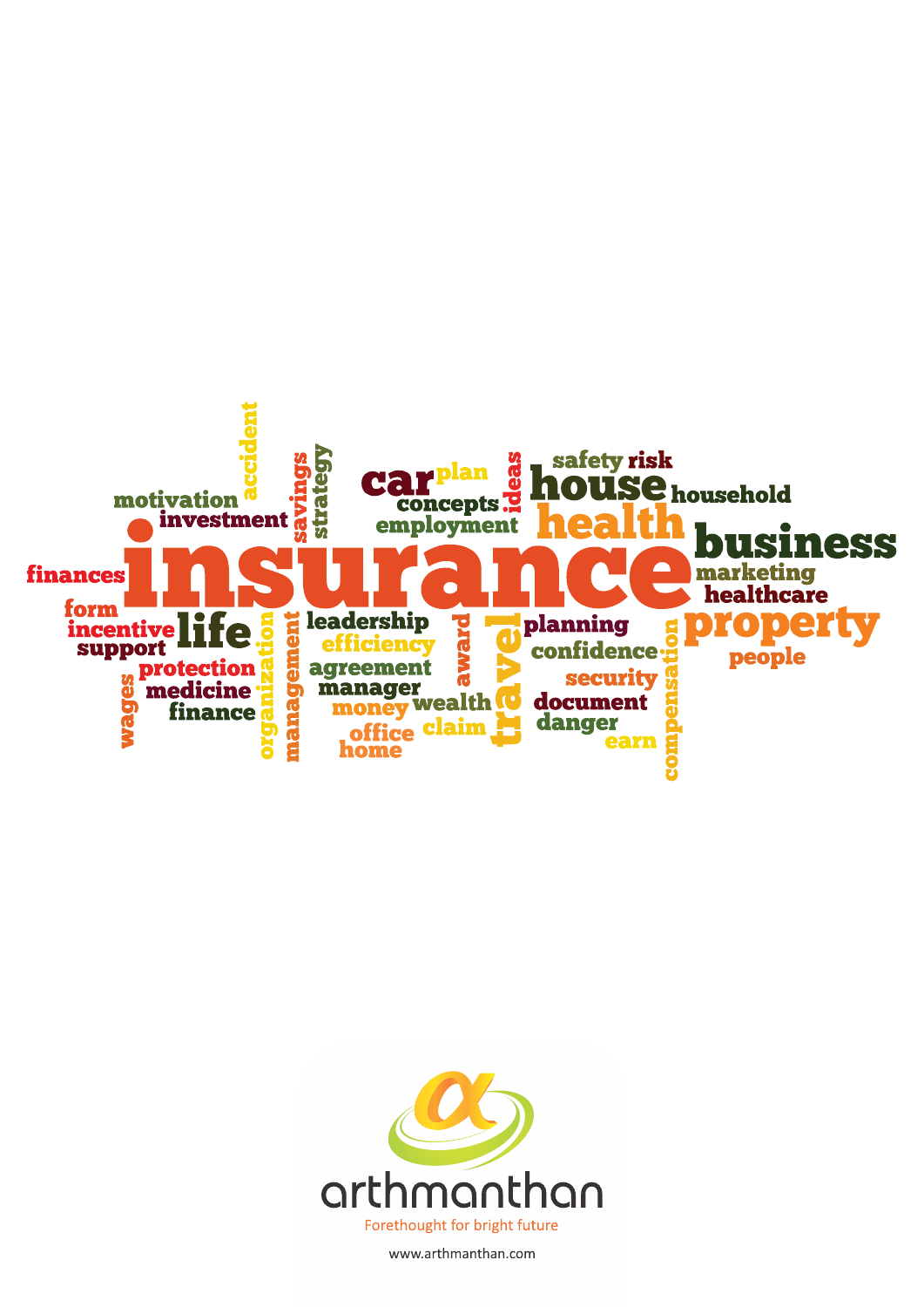# COMPREHENSIVE GENERAL LIABILITY INSURANCE POLICY -**AT A GLANCE**

**Coverage** 

Pay damages for third party claims arising out of accidental bodily injury or property damage caused by an accident in the premises or due to the use of products. This policy is a combination of Public Liability as well as Product Liability covers.

#### **Relevant for CYBER PROTECT STANDARD (Business and Data) INSURANCE POLICY - AT A GLANCE**

Financial Institutions, IT Companies, Healthcare sector etc. **Coverage** 

It covers third party as well as first party claims against any Privacy Breach, Data Breach or Cyber Attack.

**Costs payable:** Defense costs, Fees and Expenses, Business Interruption costs, Restoration Costs, Compensation Awarded. Third party Liability

Covers: Privacy and Data Breach, Network Security Claims, Media Liability Claims, Regulatory Costs and Fines, E payment contractual penalties. First party Business Interruption and Crime Covers: Business Interruption Loss and Restoration costs, Hacker Theft Cover, Cyber Extortion, Crisis Communication, Consultant Services

#### DIRECTORS' & OFFICERS' I JABILITY INSURANCE POLICY -**AT A GLANCE Relevant for**

Recent surveys suggest that all the companies whether in the public domain, private domain or non-profit companies encounter issues concerning legal liability of their directors and officers. So we can offer this policy to any company which is registered under the Companies Act 2013.

## DOCTORS' PROFESSIONAL INDEMNITY INSURANCE POLICY -**AT A GLANCE**

### **Coverage**

PRODUCT

**PRODUCTY** 

Coverage against legal liability (including Defense Costs) to pay Damages for third party Claims arising out of professional services ofanyDoctor

### **Relevant for**

Any doctor or medical establishment

## Individual Cyber Safe At A Glance

- 
- 
- 
- 
- Malware Cover
- 
-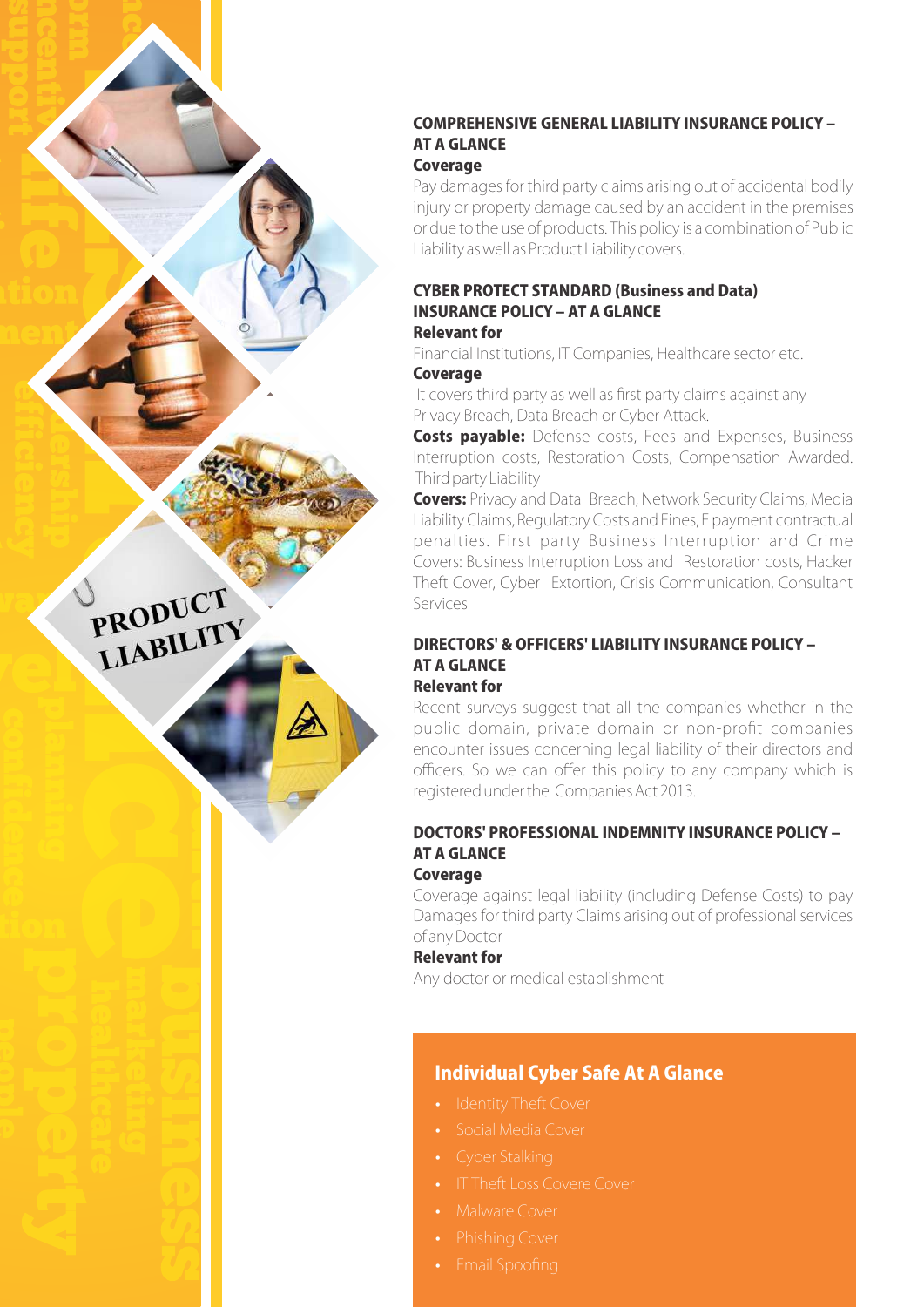## Jewellers Comprehensive Protection Policy

- 
- 
- 
- 
- 
- 
- 
- 
- 

#### PROFESSIONAL INDEMNITY INSURANCE POLICY - AT A GLANCE **Relevant for**

This policy can be offered to any professional e.g. Doctors, Engineers, Architects, Chartered Accountants etc. or to Corporates like IT Companies, Designers, Management Consultantsetc.

### Coverage

It is also known as professional liability insurance and also as errors & omissions (E&O) in the United States. It is a type of liability insurance that works to protect businesses and individuals who provide consultation and services with the compensation for full and hefty costs arising from the loss that they have caused to their client. The coverage provided by the insurance company focuses on the alleged failure of the service delivery by the company, which has led to the financial loss due to errors and omissions in theserviceorconsultation.

Hacked

### Workmen's Compensation Insurance - AT A GLANCE

Relevant for **Industries Contractors Small Business** 

Recently, as per the ESI Act, the companies with 10 or more employees with a monthly wages of up to Rs.21,000 shall be provided cover as per the ESI scheme.

### HOMEINSURANCEALLRISKPOLICY

- 1.Buildings
- 2.Contents
- 3.JewelleryandValuable:
- 4.Paintings,Curious&ArtofWork:
- a. The Sum Insured shall be on Agreed Value Basis,